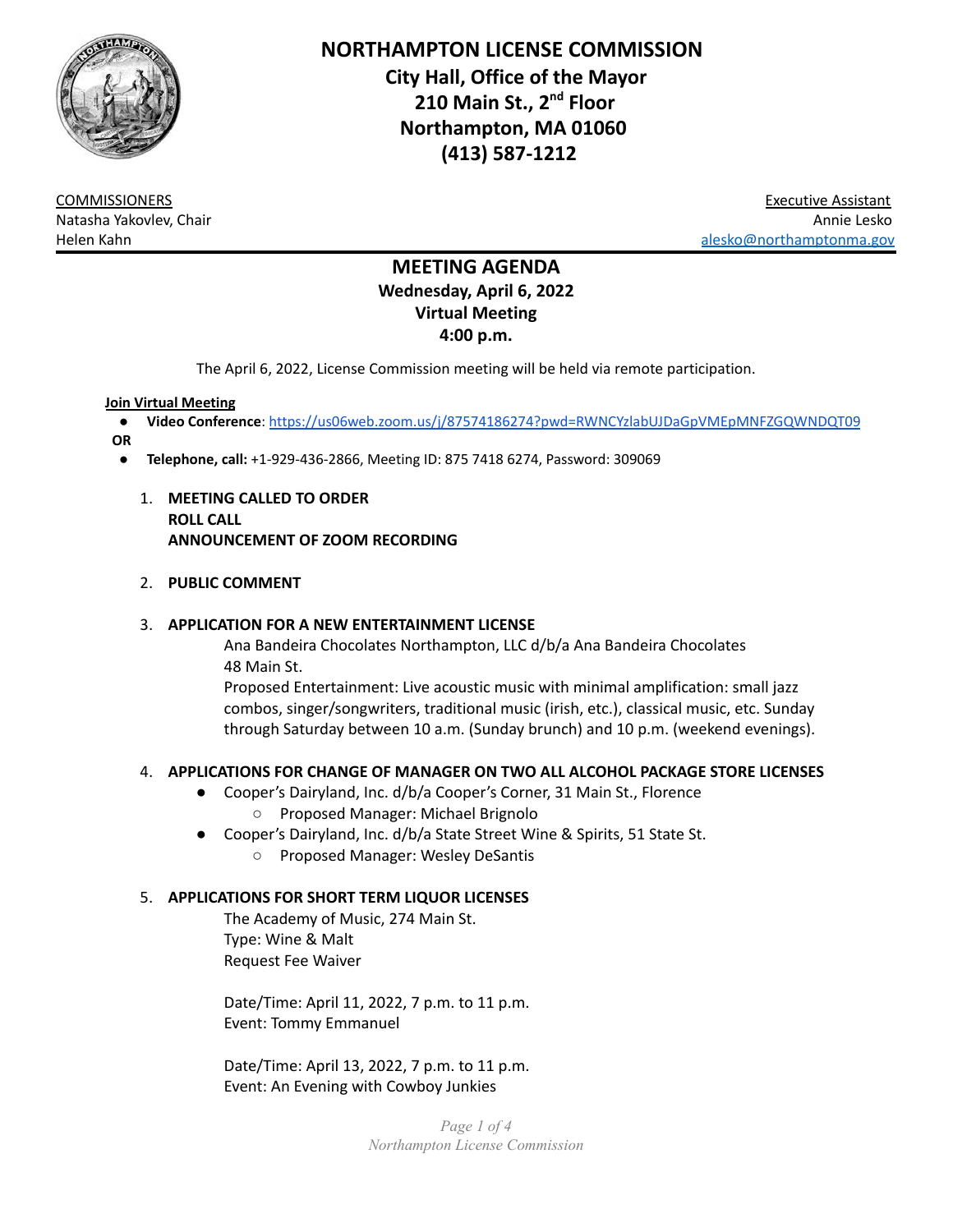Date/Time: April 16, 2022, 7 p.m. to 11 p.m. Event: Godspeed You! Black Emperor

Date/Time: April 22, 2022, 7 p.m. to 11 p.m. Event: Aimee Mann

Date/Time: April 26, 2022, 7 p.m. to 11 p.m. Event: The Zombies

Date/Time: April 28, 2022, 7 p.m. to 11 p.m. Event: Hot Tuna

#### 6. **APPLICATIONS FOR SHORT TERM LIQUOR LICENSES**

Drawing Board Brewing Company, 36 Main St., Florence Type: Wine & Malt

Date/Time: April 16, 2022, 12 p.m. to 10 p.m. Event: Pints on the Patio

Date/Time: April 30, 2022, 12 p.m. to 10 p.m. Event: Pints on the Patio

### 7. **APPLICATION FOR FARM WINERY LIQUOR LICENSE TO SELL AT FARMERS MARKETS & AGRICULTURAL EVENTS**

Ragged Hill Cider Company, West Brookfield, MA Dates: Tuesdays from April 19, 2022 - November 8, 2022 Times: 1:30 p.m. to 6:30 p.m. Event: Tuesday's Farmers Markets

#### 8. **APPLICATION FOR A SHORT TERM LIQUOR LICENSE**

Trustees of Forbes Library d/b/a Forbes Library, 20 West St. Date/Time: May 14, 2022, 4 p.m. to 5:30 p.m. Event: Trustees Award Reception in the Hosmer Gallery Type: All Alcohol

#### 9. **APPLICATIONS FOR SHORT TERM LIQUOR LICENSES**

Building 8 Brewing, 320 Riverside Dr. Type: Wine & Malt

Date/Time: April 8 and 9, 2022, 6 p.m. to 11 p.m. Event: Arts & Music @ Bombyx, 130 Pine St., Florence

Date/Time: April 14, 2022, 7 p.m. to 11 p.m. Event: Live Music @ Bombyx, 130 Pine St., Florence

Date/Time: May 8, 2022, 7 p.m. to 11 p.m. Event: Live Music @ Bombyx, 130 Pine St., Florence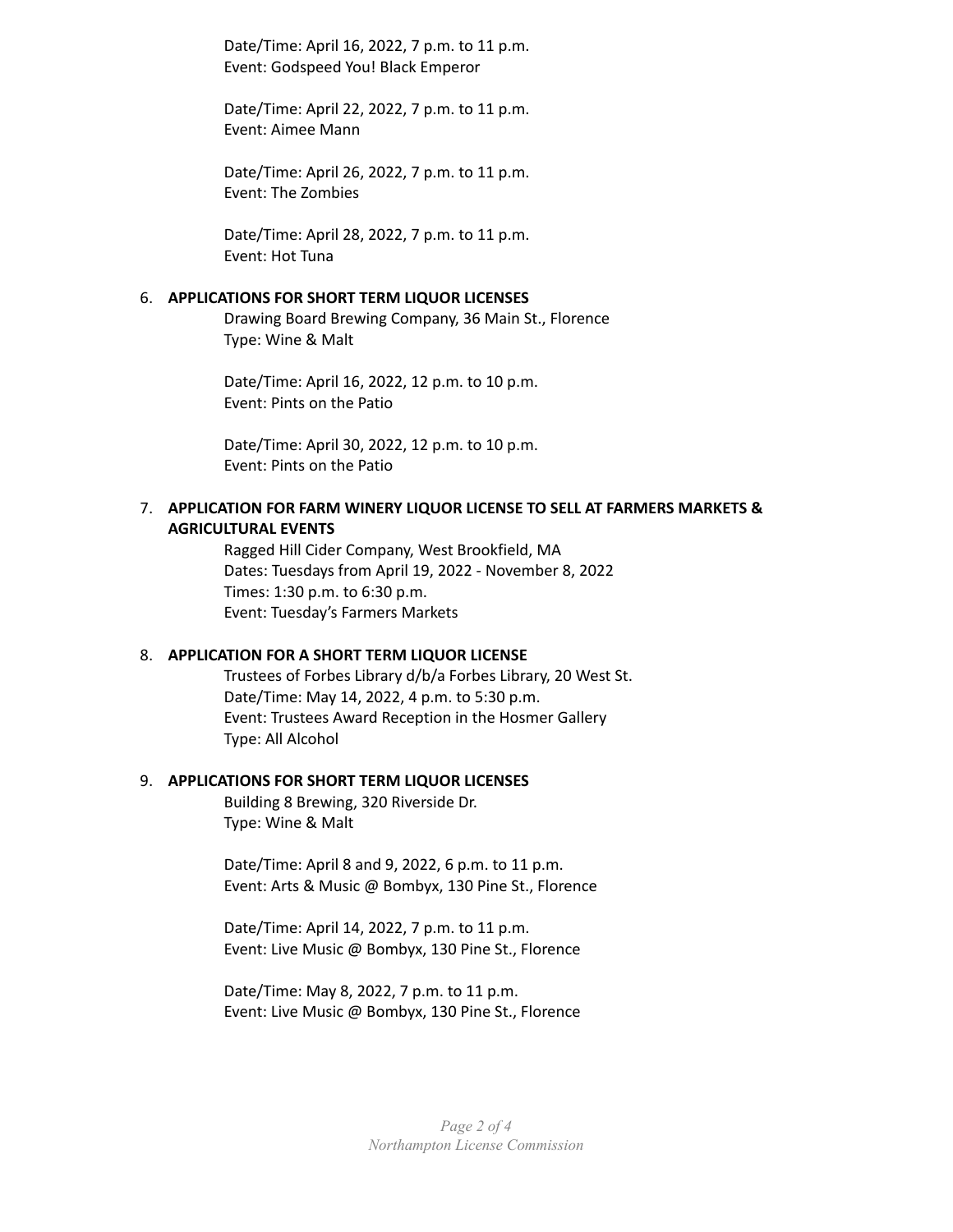# 10. **APPLICATION FOR A SHORT TERM LIQUOR LICENSE**

Northampton Center for the Arts, Inc. Date/Time: Saturday, April 30, 2022, 7:30 p.m. to 12:30 a.m. Event: "Revelry at 33" - Fundraiser for NCFA Type: All Alcohol Fee: Request Fee Waiver

# 11. **APPLICATIONS FOR OUTDOOR DINING EXTENSIONS INTO PUBLIC SPACES**

- Zingara, Ltd. d/b/a Packard's, 14 Masonic St.
	- 396 square feet in two parking spots directly in front of Packard's
- MP Majestic Enterprises, LLC d/b/a Majestic Saloon, 24 Main St.
	- 2 parking spots on Main St. in front of Majestic
- Wine Witch, LLC, 159 Main St.
	- 3 tables on sidewalk
- LANRAN, LLC d/b/a The Dirty Truth, 29 Main St.
	- Sidewalk and 1.5 parking spots on Main St.
- Sylvester's Fine Foods, Inc. d/b/a Sylvester's Restaurant, 111 Pleasant St.
	- 2 parking spots in front of Sylvester's
- Amanouz Cafe, 44 Main Street
	- 1.5 parking spots on Lower Main
- Very Limited d/b/a Fitzwilly's/Toasted Owl, 23 Main St.
	- 2 parking spaces cordoned off by jersey barriers
- Veracruz Foods, Inc. d/b/a La Veracruzana
	- 1.5 parking spaces cordoned off by jersey barriers
- Washut & Ware, Inc. d/b/a Jake's Restaurant, 17 King St. ○ Approx. 130 sq. ft. of sidewalk
- Azad Bharat, Inc. d/b/a India House, 45 State St.
	- 3 parking spots on State Street

# 12. **APPLICATIONS FOR OUTDOOR DINING EXTENSIONS INTO PRIVATE PROPERTY**

- LILO, Inc. d/b/a Eastside Grill, 19 Strong Ave.
	- Private alleyway/driveway
- Rias Baixas, LLC d/b/a Homestead., 7 Strong Ave.
	- Back patio approx. 600 sq. ft.
- Very Limited d/b/a Fitzwilly's/Toasted Owl, 23 Main St.
	- 2,000 sq. ft. in private parking lot
- One Bridge Street, Inc. d/b/a Spoleto, 1 Bridge St.
	- Parking lot
- Masa Mexicano, LLC, 176 Pine St.
	- Approx. 1,800 sq. ft. of space in private parking lot

# 13. **APPLICATION FOR TRANSFER OF ENTERTAINMENT LICENSE**

Transfer from: LILO, Inc. d/b/a Eastside Grill

Transfer to: Ichor, LLC d/b/a Familiars Coffee & Tea

Entertainment: Live Music, Wednesday (5-8pm), Thursday (5-8pm), Sunday 3-6pm)

May 3, 2022 through October 10, 2022